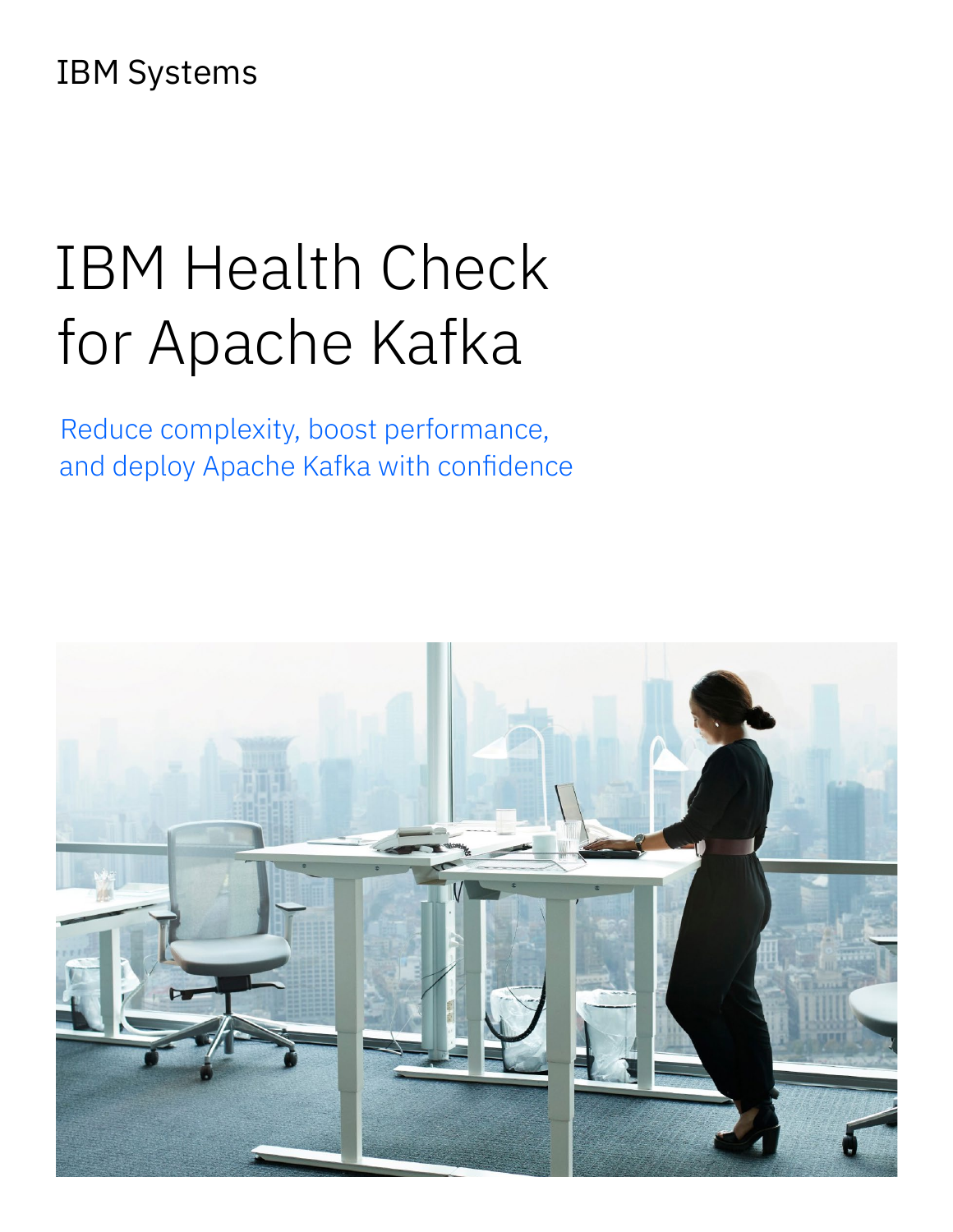## Why enterprises are using Kafka

Today's enterprises require modern data architectures that allow the movement of large amounts of data quickly, at scale, and in real-time. Apache Kafka is the open-source streaming technology behind some of the most popular real-time, event-driven user experiences and is trusted by thousands of enterprises globally. As enterprises look to deploy Apache Kafka at scale, they can often encounter unanticipated complexities. IBM Health Check for Apache Kafka provides you with direct access to industry experts who will work with you to understand your business requirements, review your current architecture, and provide you with a customized assessment intended to help you make the best technical decisions to help you accelerate your business outcomes.



### Common Challenges with Kafka

#### **Scalability**

Rapidly growing Kafka systems begin to face challenges to scale and tune their environment to meet demand from the business.

#### **Deployment and Administration**

Adding new brokers and managing the underlying infrastructure platform like storage and networking can be very complex, especially with a tightly coupled architecture.

#### **Service Interruptions**

As the Kafka system grows, data producers and consumers may be negatively impacted by re-balancing the Kafka cluster causing interruptions to dependent systems in the infrastructure.

#### **Monitoring**

Building and maintaining a consistent, reliable, and efficient monitoring system for Kafka is a fundamental element to any successful deployment.

#### **Data and System Security**

To ensure your data is protected from exposure there is a necessity to follow best practices for encryption, authentication, and access control imperatives. In addition, staying on top of system vulnerabilities requires automation and diligence.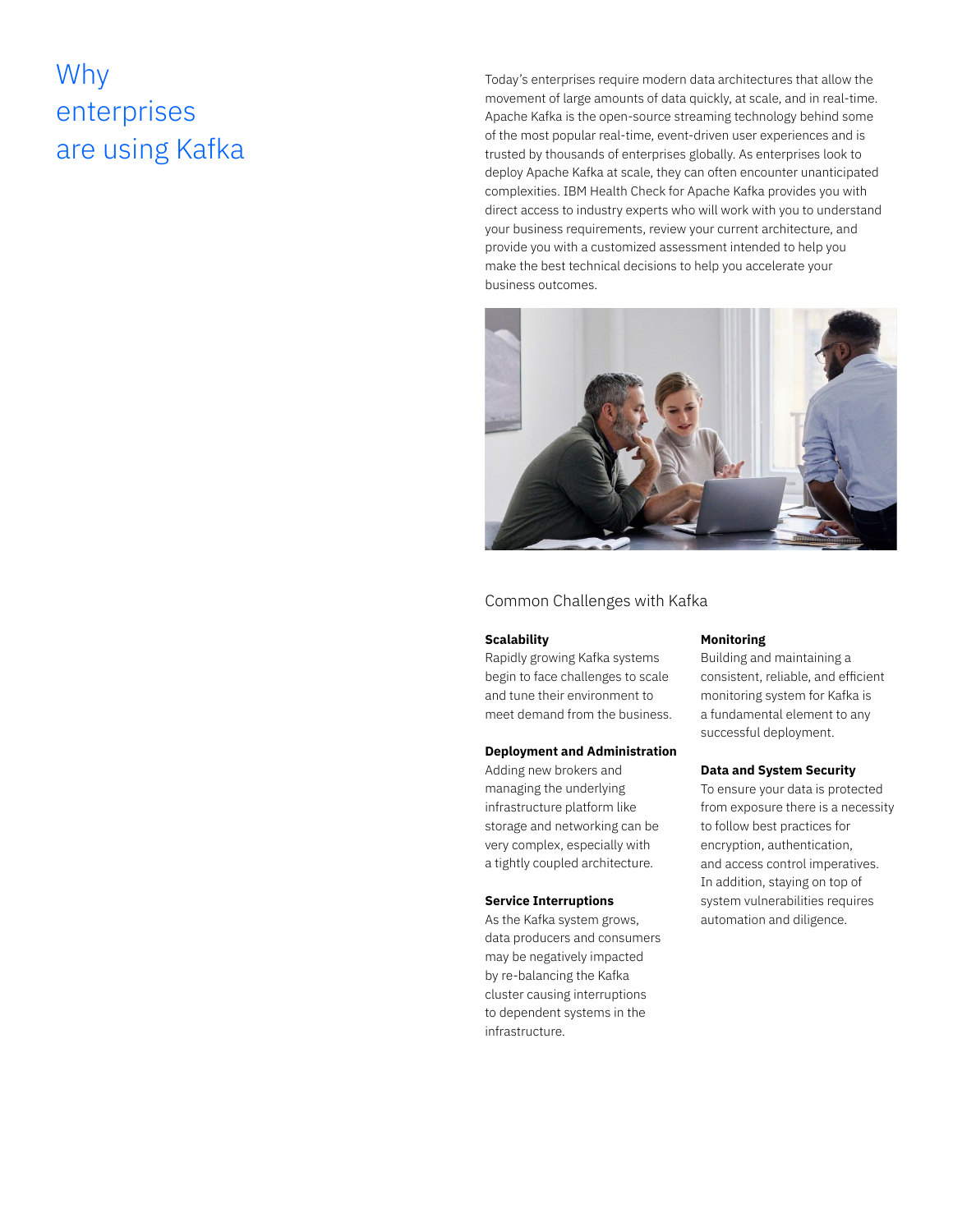With IBM Health Check for Apache Kafka, your organization will be assigned a team of IBM technical experts that will work with you throughout the duration of the engagement. Beginning with the completion of a client questionnaire, a collaborative process will be used to ensure IBM has a complete understanding of your unique business needs and existing Kafka estate. You will have the opportunity to participate in a series of workshops that include an outcome review session that provides a full health check assessment and recommendations for optimization that are tailored to your enterprise. The engagement with the IBM team is expected to take approximately 2-3 weeks.

#### Services Summary The package (Features and Highlights)



#### **Meet Your Team**

Upon service start, you will receive a welcome package and be introduced to your named IBM Project Manager who will be your guide throughout the engagement. An initial onboarding call will be set so you can get to know your IBM team members.



#### **Client Questionnaire**

To help our team of architects get to know your business objectives, underlying infrastructure, Kafka system and your desired outcomes, we will ask that you complete a questionnaire.

#### **Technical Workshops**

As part of this package, your team will have the opportunity to participate in series of technical workshops. Each session will deep dive into a different aspect of your Kafka system.

#### **Health Check Assessment**

IBM will help identify potential pitfalls and deployment risks associated with your current Kafka system. Our recommendations based on industry best practices are intended to help you mitigate these risks and optimize your cluster. This may include suggestions on architectural changes, scalability, configuration settings, data durability, security policies, and administrations model. Our goal is to assist you in prioritizing your action plan so you can achieve your business objectives.

#### **6 Month Trial to Open Source Proactive Reporting Insights (OSPRI)**

Insights from the OSPRI tool are intended to help remove some of the burden from development teams by identifying Common Vulnerabilities and Exposures (CVEs) and security vulnerabilities through the aggregation of critical security data from a wide variety of sources. The customized reporting can help clients strengthen their security posture while simultaneously improving developer productivity.

This service is best suited for clients who have already deployed Kafka either in a pre-production or production environment. The assessment will be performed using a maximum of 5 clusters.